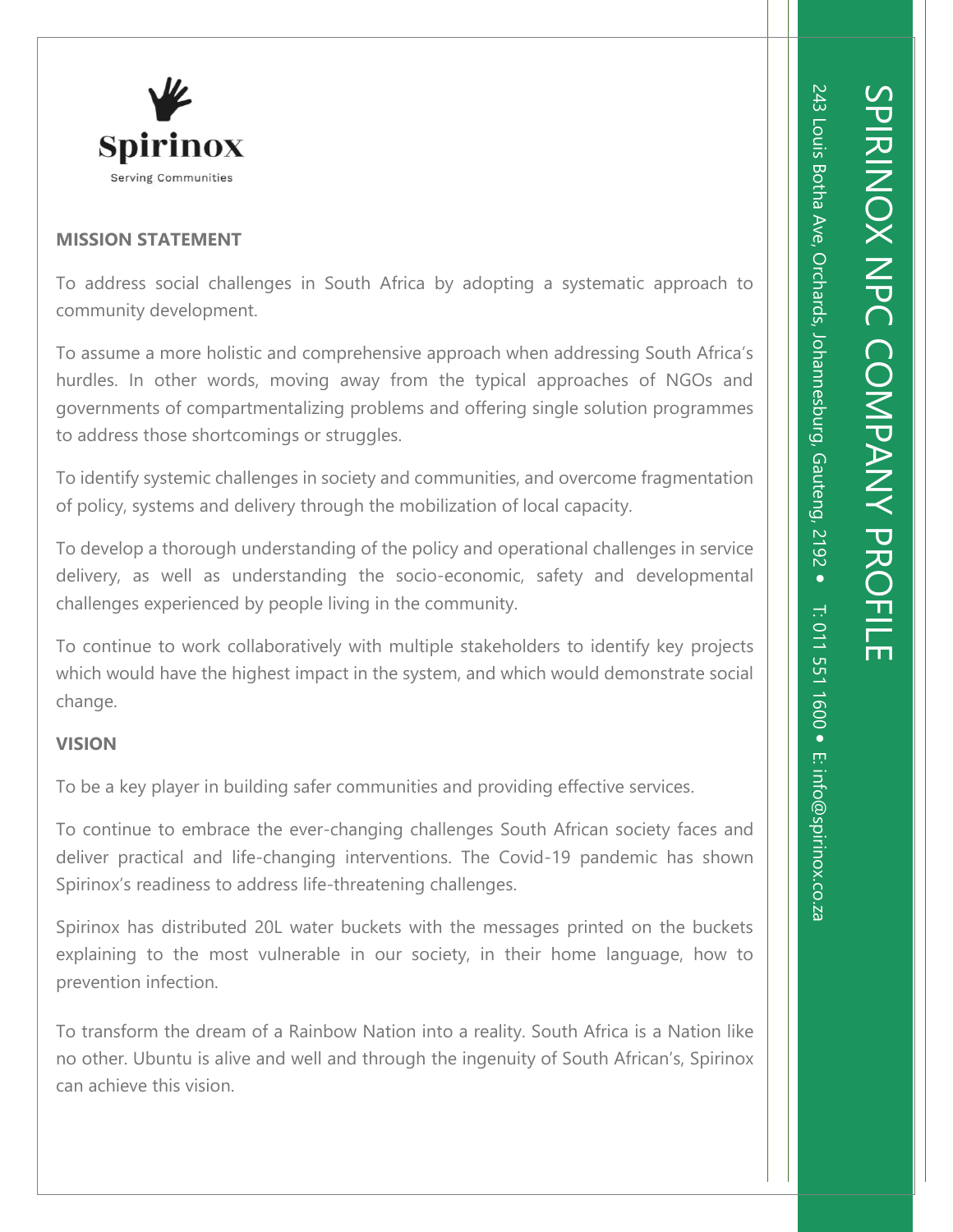

### **COMPANY BACKGROUND**

Spirinox is a young, black non-profit company which offers community solutions throughout South Africa.

The company was founded to address the challenges faced by communities, by adopting a holistic and comprehensive approach to service delivery and addressing the needs of the most vulnerable.

The organization's most recent successes include:

- ❖ speedily responding to the Covid-19 outbreak by distributing 20L water buckets to vulnerable communities, with messages printed on them in the communities' home languages on how to prevent the spread of the pandemic.
- ❖ taking over the operations at a community-run farm in Pienaarsrivier, Limpopo. The farm supports local communities by creating employment opportunities, furthering education and enabling members to grow fresh produce for their families or for re-sale.

#### **COMPLIANCE**

Company Registration No. 2012/192056/08

Directors: Patricia Mandindi, Reboane Patrick Senosi and Danie de Villiers

# **LOCATION**

Spirinox operates from its offices located in the metropolitan areas of Johannesburg, Pretoria and East London.

| Johannesburg           | <b>Pretoria</b>        | <b>East London</b>          |
|------------------------|------------------------|-----------------------------|
| 243 Louis Botha Avenue | 45B Annie Botha Rylaan | 2nd Floor, 1B Stewart Drive |
| Orchards, Gauteng      | Rivera, Gauteng        | Berea, Eastern Cape         |
| 2192                   | 0001                   | 5241                        |

 $2^{\circ}$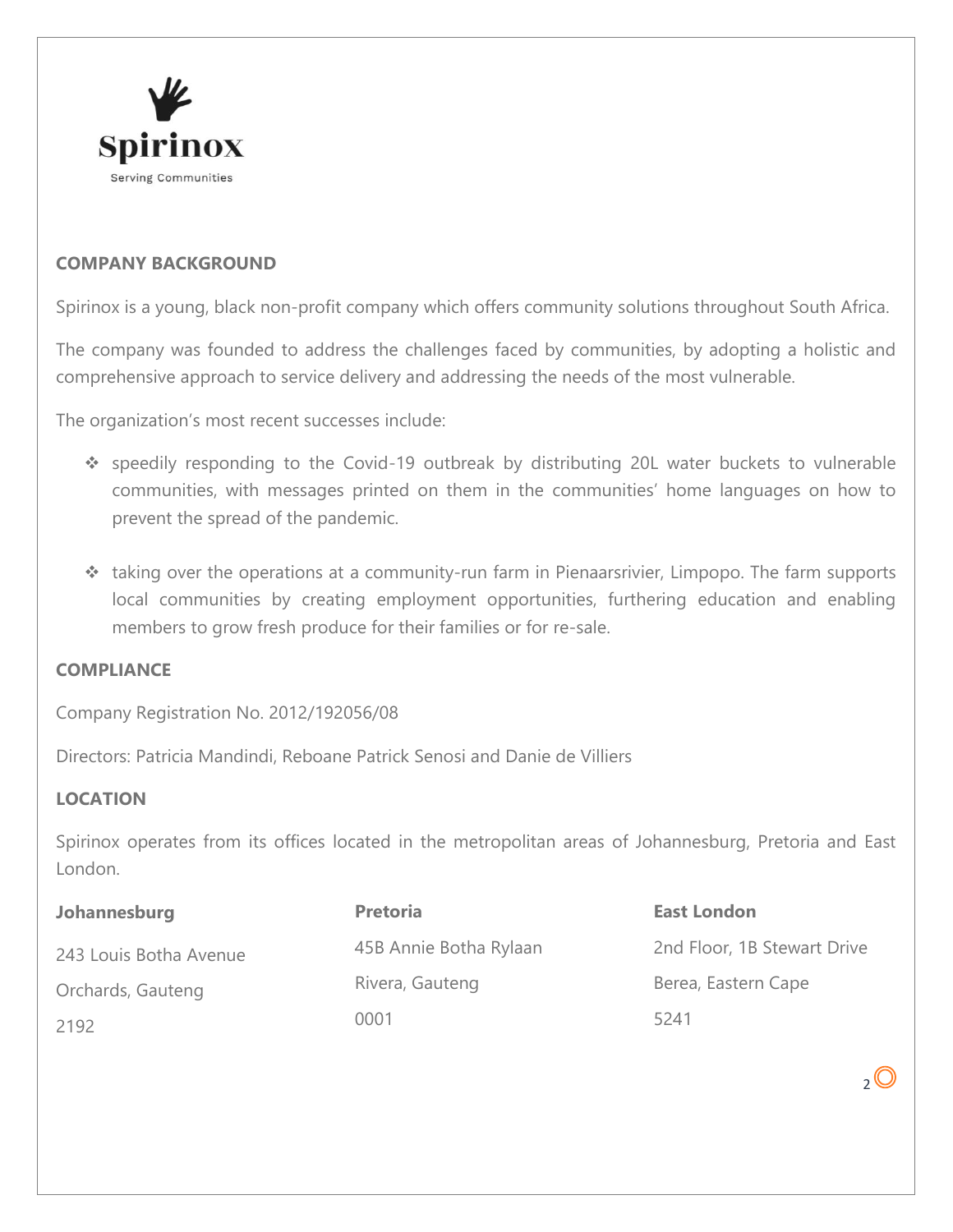

Tel Johannesburg & Pretoria: 011 551 1600

Fax: 086 218 2928

Tel East London: 043 721 0888

Email: [info@spirinox.co.za](mailto:info@spirinox.co.za)

www.spirinox.co.za

## **STRATEGY & OBJECTIVES**

Spirinox's strategy aims to enhance social services to families, youth and children, with an orientation towards addressing the most pressing issues facing a community. Its objectives are to:

- ❖ Strengthen internal and external capacity
- ❖ Integrate site-based service delivery
- ❖ Improve cohesion within families
- ❖ Provide sustainable interventions

The company aims to fulfill these objectives through the following activities:

- ❖ Aligning to the National Planning Commission.
- ❖ Basket of Services Integrated Services that align to the Government initiative.

Identifying local needs and resources, and:

- ❖ Responding speedily to the needs of individuals, families and communities through promoting community participation and mobilization
- ❖ Co-ordinating action at community level
- ❖ Creating awareness regarding available services and prevention of social pathologies
- ❖ Promoting grassroots participation in decision-making and direct service delivery.

In addition, Spirinox has identified local areas of intervention:

- ❖ Access to basic services: water
- ❖ Food security for the most venerable
- ❖ Promoting a Back to Basic campaign: community safety and children attending school
- ❖ Pre-school/family awareness: the importance of early learning